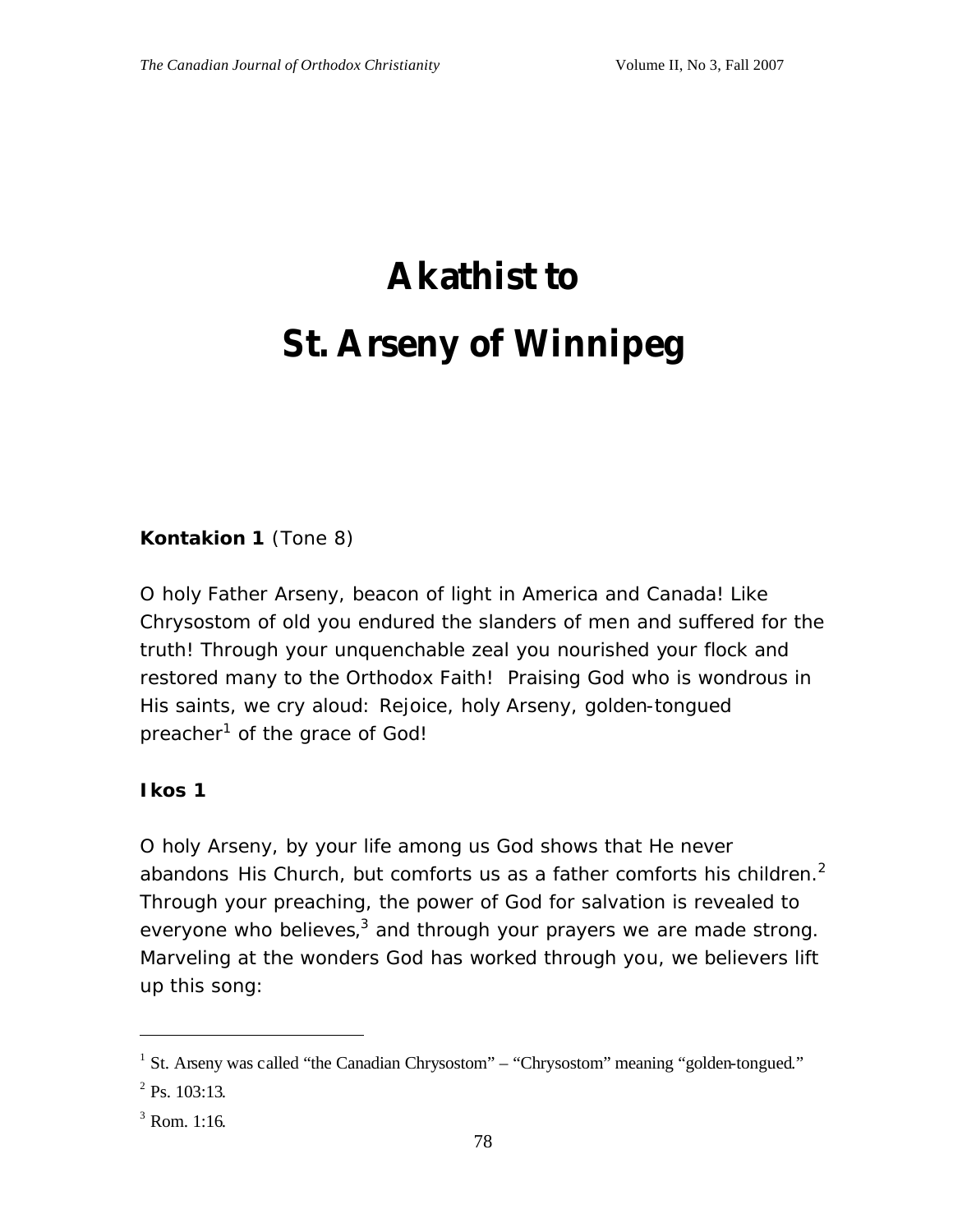Rejoice, herald of God's love, illumining the world! Rejoice, light of Christ's truth, scattering the darkness of error! Rejoice, for the anointing of Christ is upon you! Rejoice, for the Lord sent you to preach His Gospel to the poor! $4$ Rejoice, you whose words set free the oppressed! Rejoice, you whose prayers give release to the captives!<sup>5</sup> Rejoice, holy hierarch of the Church and strong bulwark for our souls! Rejoice, gentle shepherd, feeding the young lambs of the Lord! Rejoice, holy Arseny, golden-tongued preacher of the grace of God!

#### **Kontakion 2**

Born into a poor family<sup>6</sup> in Kharkov<sup>7</sup> in Ukraine, O holy Arseny, you tended your father's flock, learning the ways of a good shepherd, so that you might one day care for the human flock of your heavenly Father. After being orphaned at a young age, you rejoiced in years of school life in Kharkov Theological Seminary, where God filled you with knowledge and called you to be His deacon and priest. Praising God for His providential care in your life, we also cry out: alleluia!

#### **Ikos 2**

Widowed in the prime of life, O holy Arseny, you were left with the care of your son Dionysius, and you strove with all your might to serve Christ's holy bride as a village priest even though storms of grief thundered about you.<sup>8</sup> Having sown with tears in your youth, you reaped the Lord's harvest with joy $9$  in your maturity, and we who share that joy cry aloud:

 $\overline{a}$ 

 $7$  The current spelling of the name of this Ukrainian city is Kharkiv.

 $9$  Ps. 126:5.

<sup>4</sup> Lk. 4:18.

 $<sup>5</sup>$  Lk. 4:18.</sup>

<sup>&</sup>lt;sup>6</sup> St. Arseny's own self-description.

<sup>&</sup>lt;sup>8</sup> St. Arseny: "Ominous clouds gathered over my happiness, a storm broke out, the thunder roared and of my happiness remained only broken pieces…I accepted the heavy lot of a widower in the prime of life."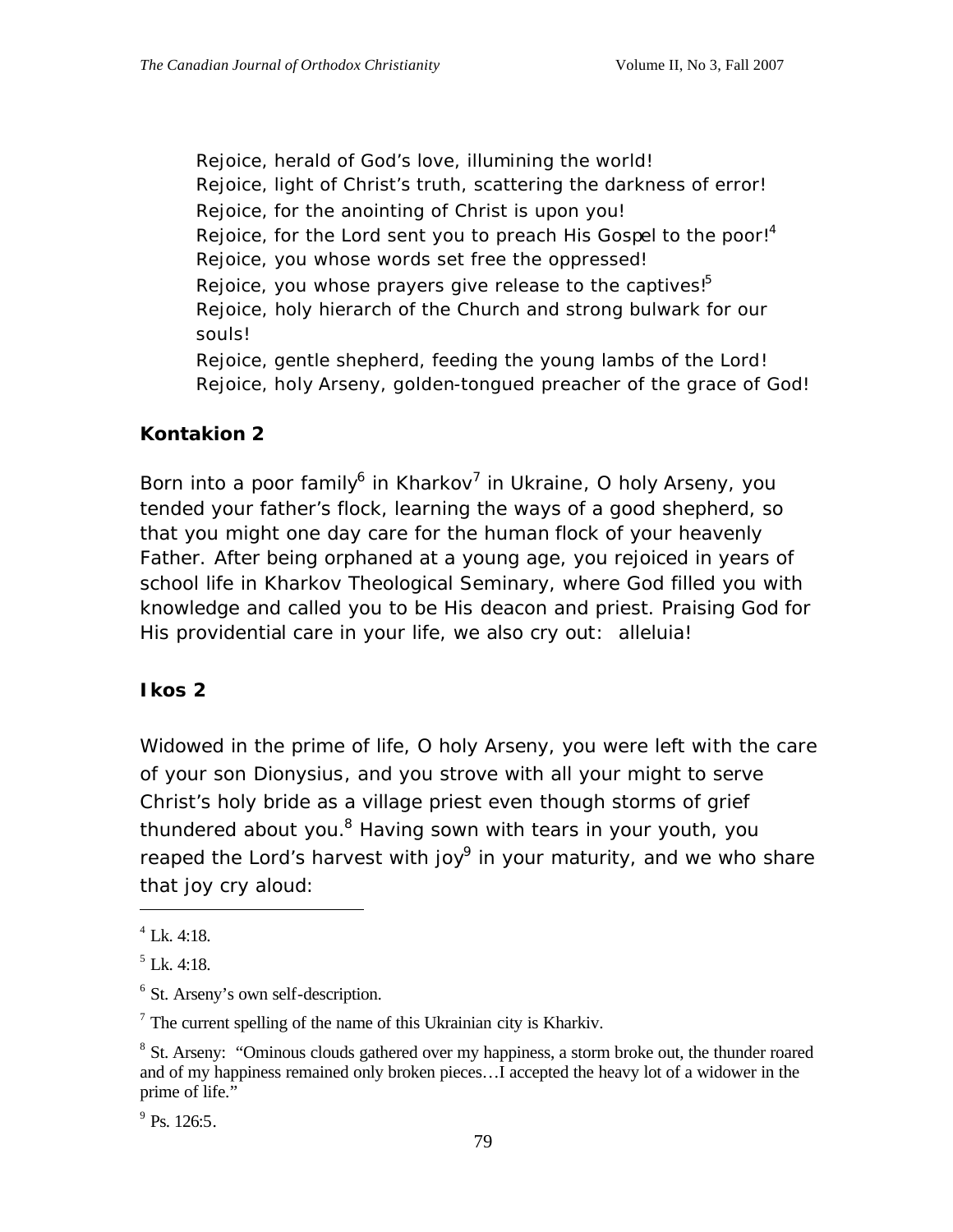Rejoice, you whose untiring labour inspires the souls of priests! Rejoice, you whose perseverance in times of sorrow makes the people rejoice!

Rejoice, seasoned pilot for the tempest-tossed!

Rejoice, safe haven for those enduring the storms of life!

Rejoice, unfailing intercessor, who turn our mourning into dancing! Rejoice, heavenly priest, whose help girds us with gladness! $10$ 

Rejoice, for on earth you served at the Lord's altar with St. John of Kronstadt!

Rejoice, for in heaven you stand at the Lord's throne with all His saints!

Rejoice, holy Arseny, golden-tongued preacher of the grace of God!

# **Kontakion 3**

Having endured great trials and made many journeys throughout Russia, you found your home in the harbor of monasticism, embracing the mantle of a monk. Seeking God in the stillness of your heart, you found Him who gives rest to all who labour and are heavy-laden,<sup>11</sup> and you taught us to sing to Him: alleluia!

#### **Ikos 3**

Having humbled yourself in monastic lowliness, you were exalted by God to be an abbot in Kuriansk monastery, for your zeal for holiness was known to all. We who also seek after God feast on the hidden manna<sup>12</sup> of the wisdom you learned there, and rely on your holy prayers, crying aloud:

 $10$  Ps. 30:11.

 $11$  Mt. 11:28.

 $12$  Rev. 2:17.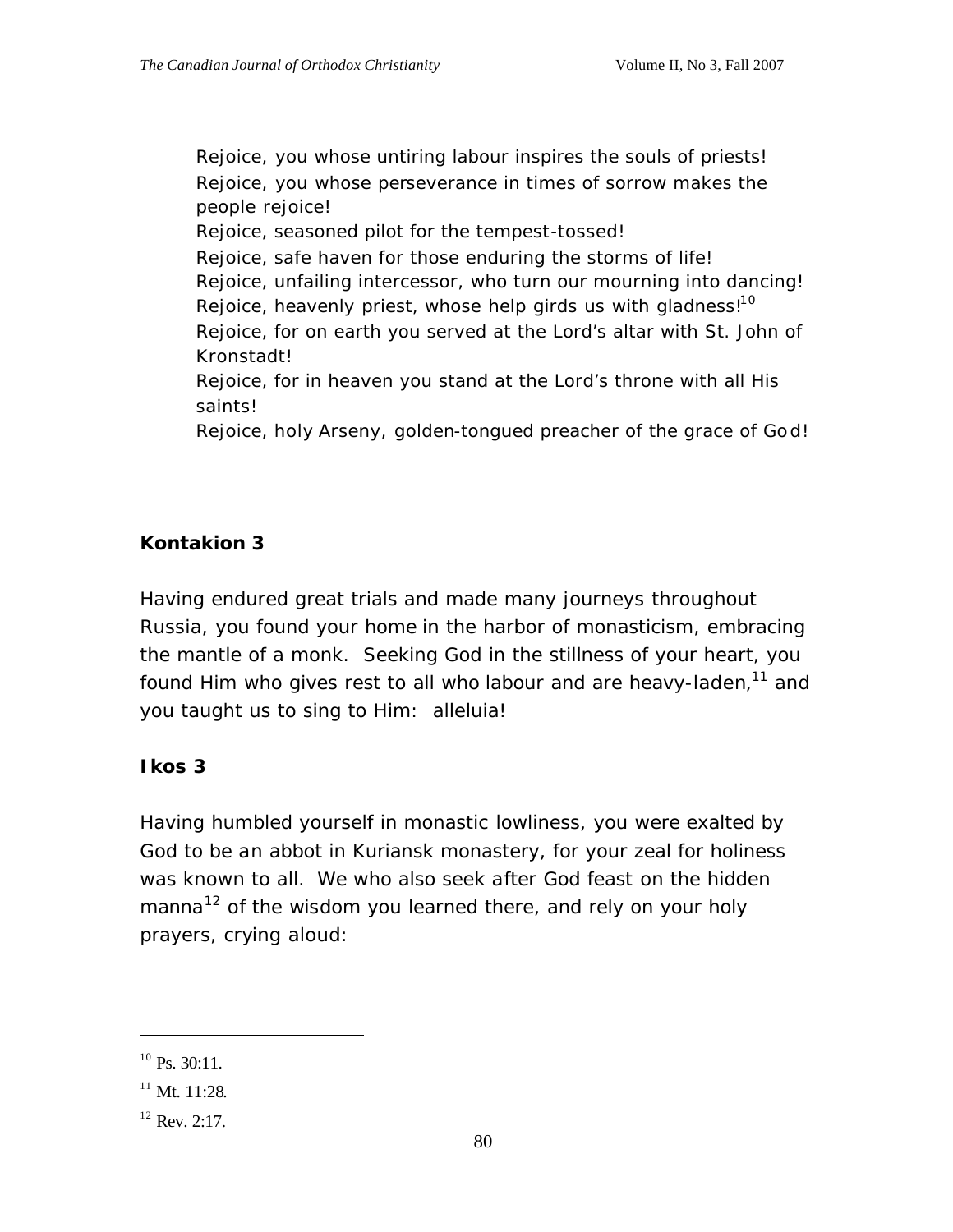Rejoice, you that mourned over your sins and overflow with divine comfort!

Rejoice, you that hungered and thirsted after righteousness and are filled with  $God!^{13}$ 

Rejoice, for you blossomed profusely in the desert of the world! Rejoice, for you led your monastic brothers to see the glory of the  $Lord!^{14}$ 

Rejoice, you that manifest openly the divine love to all!

Rejoice, you whose life is hidden with Christ in God!<sup>15</sup>

Rejoice, bearer of the Cross, for you died to sin and are alive to God! Rejoice, herald of the Resurrection, for you walk in the newness of eternal life!<sup>16</sup>

Rejoice, holy Arseny, golden-tongued preacher of the grace of God!

# **Kontakion 4**

After a brief time in monastic solitude, you were transported by the right hand of God from the desert to the city, and brought by Him to the new world<sup>17</sup> to sow the seed of the Gospel and reap a harvest of salvation. There you taught saving wisdom to many souls, teaching them to cry: alleluia!

#### **Ikos 4**

As a missionary in America, you left as the seal of your apostolate many believers in Troy, Mayfield and Simpson,<sup>18</sup> having admonished them with all wisdom that you might present them complete in Christ, striving according to His mighty power.<sup>19</sup> We who continue to labour in your North American vineyard praise God for you in these songs:

 $\overline{a}$ 

 $19$  Col. 1:28-29.

 $13$  Mt. 5:4,6.

 $14$  Is. 35:1-2.

 $15$  Col. 3:3.

 $16$  Rom. 6:11.4.

<sup>&</sup>lt;sup>17</sup> St. Arseny: "The right hand of God transported me to the side of the new world."

<sup>&</sup>lt;sup>18</sup> St. Arseny: "The seal of my apostolate are the believers in Troy, Mayfied and Simpson, and the brethren scattered in many pla ces which I brought back into the fold of the Orthodox Church."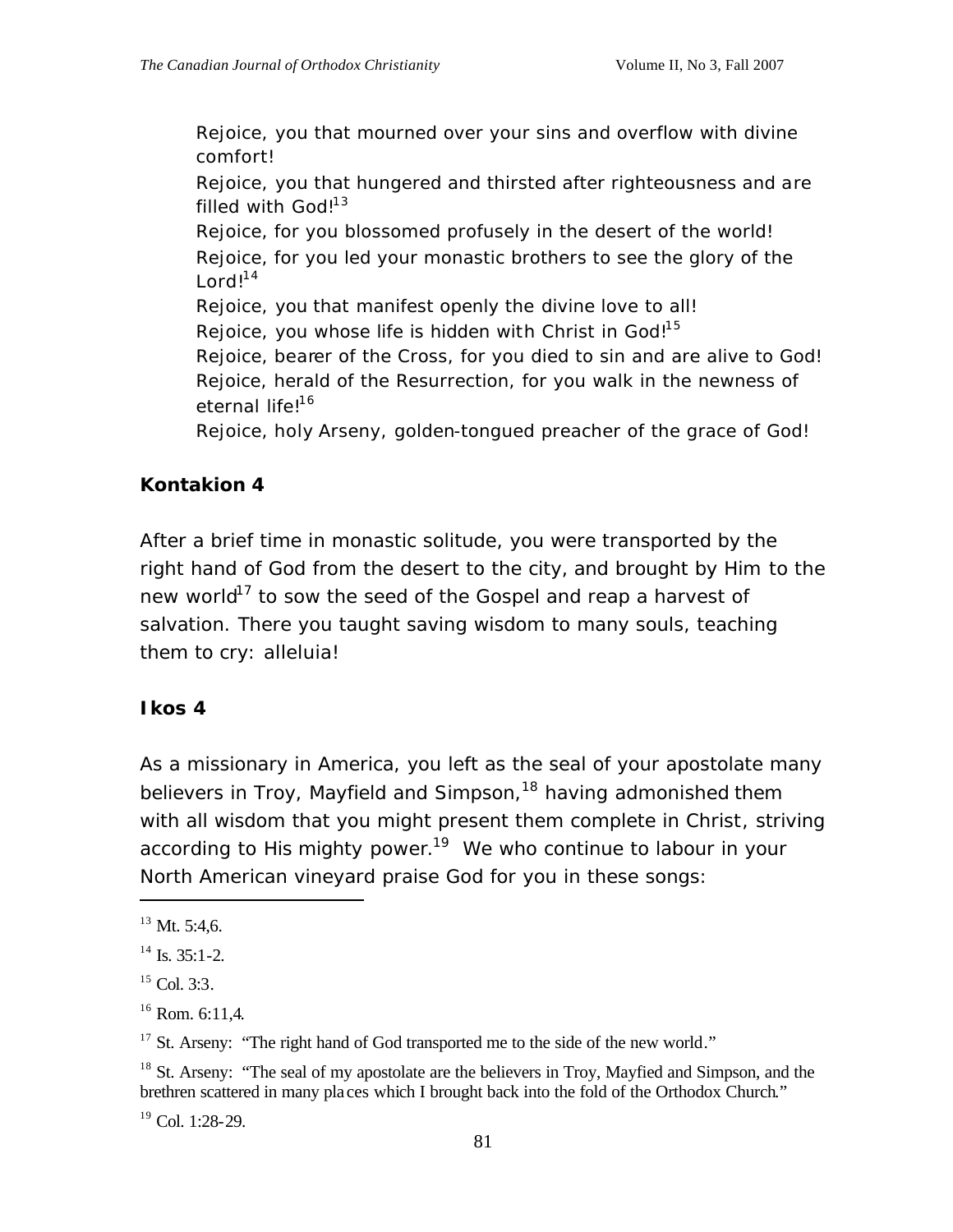Rejoice, initiate of God's long-hidden mystery! Rejoice, steward of the treasures of wisdom and knowledge! $20$ Rejoice, for you offered up as a priestly sacrifice the souls you converted by the Gospel of God! Rejoice, for you fully preached the Gospel of Christ from Russia as far as the new world! $^{21}$ Rejoice, for you brought back many into the fold of the Orthodox Church! Rejoice, for you strengthened the young lambs in the true apostolic Faith! Rejoice, for your proclamation of the Gospel has gone out through all the earth! Rejoice, for the heavens are telling of God's glorious work in you! $22$ Rejoice, holy Arseny, golden-tongued preacher of the grace of God!

# **Kontakion 5**

Filled with compassion for the orphans, you became a father to the fatherless and strove to build an Orphans' Home in northeastern Pennsylvania, that the little ones of Christ might find rest and joy in Him. Through you, the desolate find a home to dwell  $\text{in}^{23}$  and coming finally to the Father's House in heaven they raise the song: alleluia!

# **Ikos 5**

Filled with zeal for God and longing to make His praise resound in the New World, you also strove to build a Monastery in these American lands, working always with the blessing of your bishop, Metropolitan St. Tikhon. You were tireless in your efforts to raise funds for this goal, that many might come there to find the Pearl of Great Price. Rich with the spiritual treasure you have stored up for us, we unceasingly sing out:

 $2^{\circ}$  Col. 1:26, 2:2.3.

 $21$  Rom. 15:16, 19.

 $^{22}$  Ps. 19:1, 4.

 $^{23}$  Ps. 68:5-6.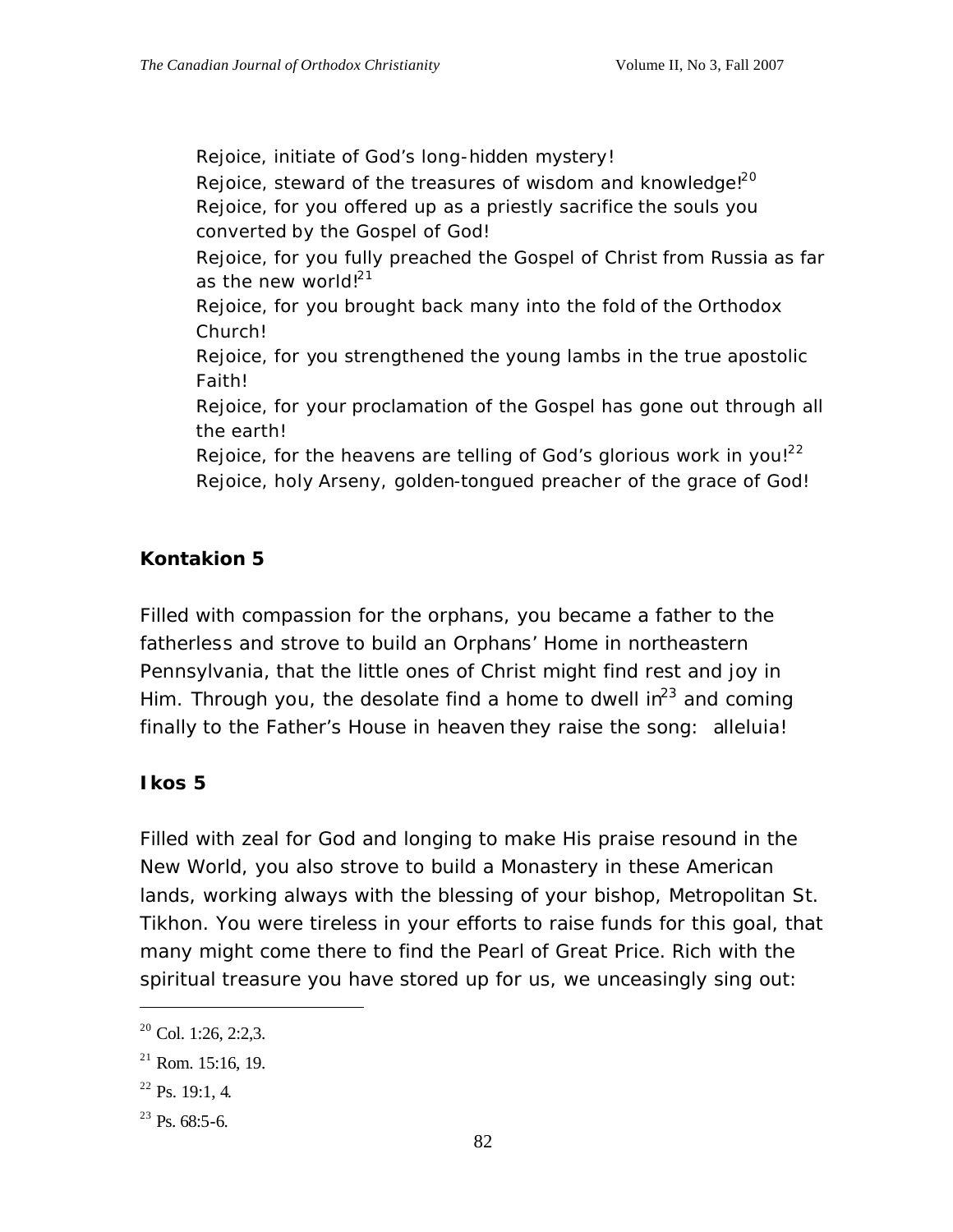Rejoice, truly-worthy Igumen of the new monastery you founded through the grace of  $God!^{24}$ 

Rejoice, never-failing leader, guiding our souls from earth to heaven with skilful hands! $^{25}$ 

Rejoice, co-worker with the saints on earth, concelebrating with Sts. Tikhon, Raphael and Alexis!

Rejoice, dweller with the saints above, praising Christ in the midst of His heavenly court!

Rejoice, for at the consecration of your monastery your voice was choked with tears of joy!

Rejoice, for now that you stand in heaven your voice never ceases to declare God's praise!

Rejoice, you that plant the seeds of sanctity so that they might bear fruit in the soil of foreign lands!

Rejoice, you that nourish your Mother the Church so that her children come to glorify the Lord! $26$ 

Rejoice, holy Arseny, golden-tongued preacher of the grace of God!

# **Kontakion 6**

Leaving your new American home, you were sent to build Zion in the far north, that those in Canada might know the Lord, the joy of all the earth.<sup>27</sup> Arriving in Winnipeg, you cared tenderly for your new Canadian flock, binding their hearts to you with cords of love and teaching them to sing to God: alleluia!

<sup>&</sup>lt;sup>24</sup> When Arseny was named superior of the monastery with the rank of Igumen, this was met with cries of "Truly-worthy!"

 $^{25}$  Ps. 78:72.

 $26$  St. Arseny was elated that the founding of a monastery "took place here, in a foreign land" and exclaimed, "O Mother! O holy Orthodox Church! Behold your children who have come to glorify the Lord!"

 $^{27}$  Ps. 48:2.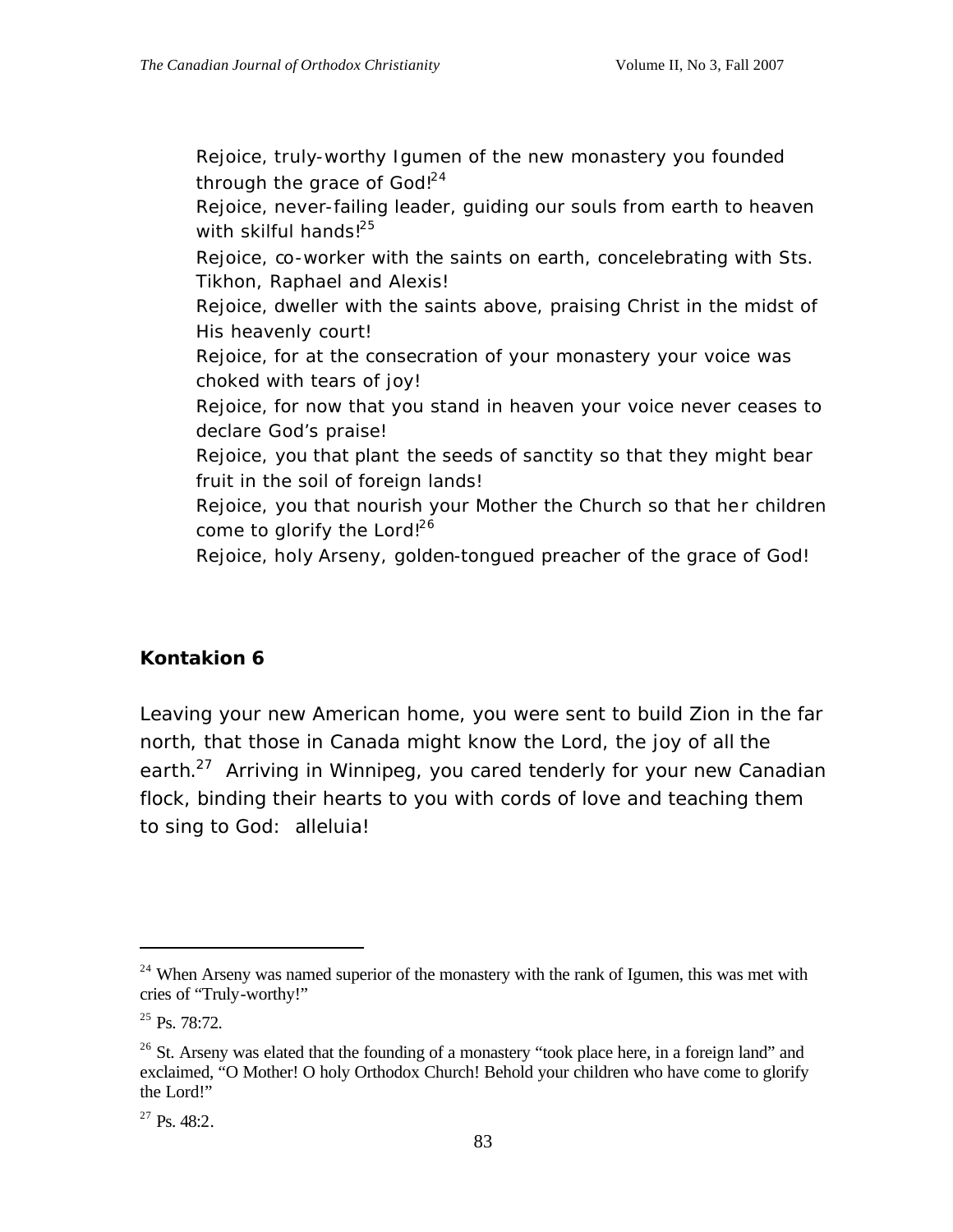#### **Ikos 6**

Like a strong man you ran your course with joy,<sup>28</sup> bringing the saving Law of Christ to your northern flock, travelling through the depths of virgin forests, through limitless prairies, searching for those who had strayed from the Lord.<sup>29</sup> Now that we have been gathered into the sheepfold of salvation, we offer you these praises:

Rejoice, fount of living water, pouring forth rivers of the Spirit from your innermost being!<sup>30</sup>

Rejoice, banquet of living bread, feeding your children with the food of immortality!

Rejoice, you that preached to men in their own languages with Pentecostal power!<sup>31</sup>

Rejoice, you that lifted high the universal Cross that all might look to Christ and be saved! $32$ 

Rejoice, loving father, begetting many children in Christ Jesus through the Gospel! $33$ 

Rejoice, loving mother, labouring in travail until Christ is formed in your children!<sup>34</sup>

Rejoice, for you preached the Word in season and out of season, with unfailing patience!

Rejoice, for you endured suffering in your work as an evangelist, fulfilling your ministry!<sup>35</sup>

Rejoice, holy Arseny, golden-tongued preacher of the grace of God!

 $^{28}$  Ps. 19:5.

 $29$  St. Arseny's own description of his Canadian labours.

 $30$  Jn. 7:37-38.

 $31$  St. Arseny preached in Canada in Ukrainian, as well as in Russian language, using many dialects.

 $32$  Jn. 3:13.

 $33$  1 Cor. 4:15.

 $34$  Gal. 4:19.

 $35$  2 Tim. 4:2, 5.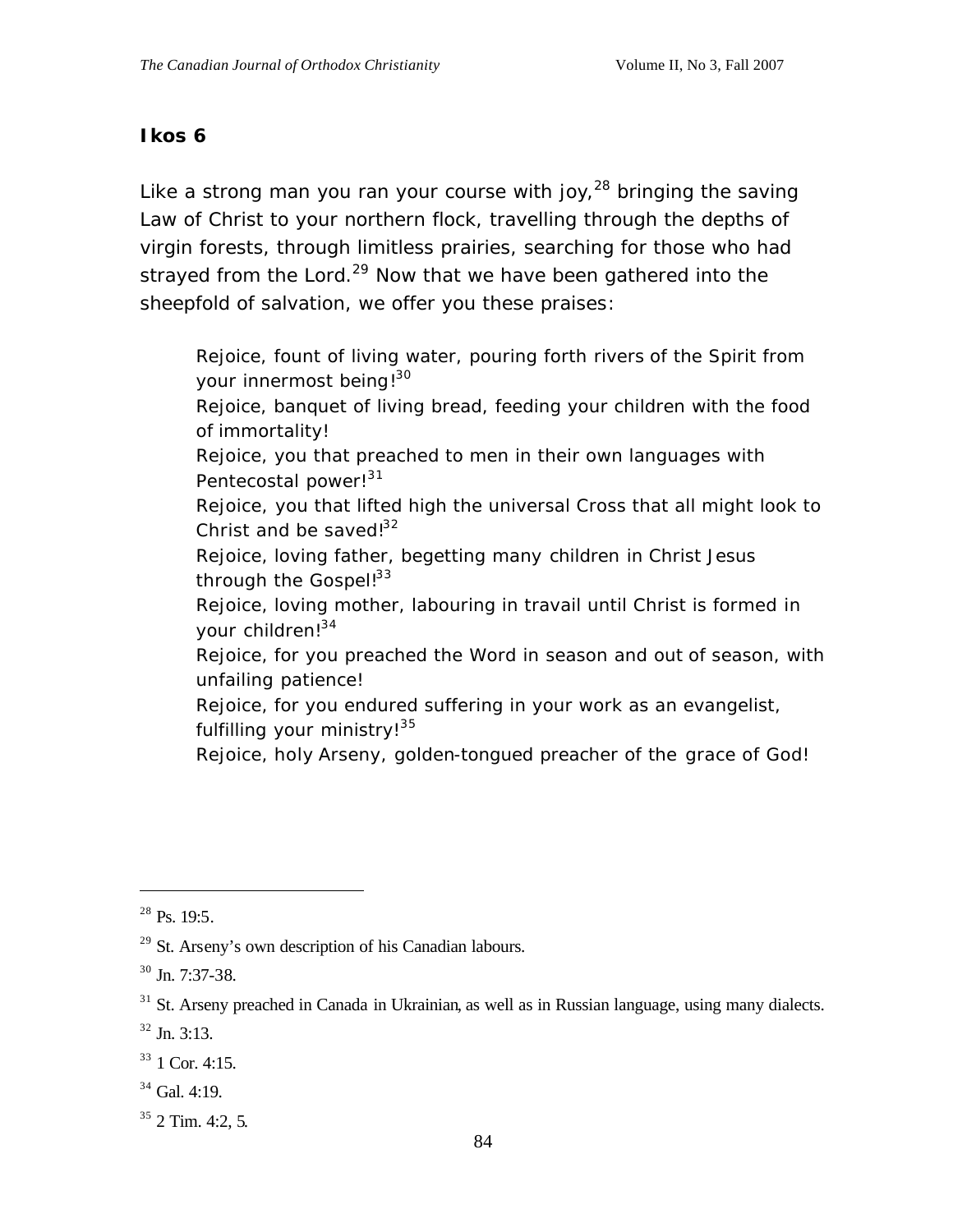# **Kontakion 7**

Your skilful work in sermons, preached in your Canadian field,<sup>36</sup> brought you to the attention of kings,<sup>37</sup> for the Tsar read your works and rewarded you with a golden cross to thank you for feeding his soul. Now that you stand before the King of kings you rejoice in your heavenly reward, and with all the saints chant the hymn: alleluia!

# **Ikos 7**

Your tireless ministry of teaching and unstinting service to the souls of men brought you fame far from your field of labours, for even in Russia they knew you as the Canadian Chrysostom. For you, an athlete who has finished the race and kept the Faith, there is laid up a crown of righteousness, $38$  and we who also love the Lord's appearing cry out: Rejoice, you that devoted yourself to the study of the Law of the Most High God!

- Rejoice, you that sought out the wisdom of ancients to share with the children of men!<sup>39</sup>
- Rejoice, you that traveled through the lands of foreign nations as the ambassador of Christ the Lord!
- Rejoice, you that served among great men and appeared before rulers offering eternal life to all!<sup>40</sup>
- Rejoice, for nations declare your wisdom, and our congregations proclaim your praise!
- Rejoice, for your name is greater than a thousand, and your praise will not be blotted out!<sup>41</sup>
- Rejoice, scribe trained for the Kingdom of heaven, bringing forth

<sup>&</sup>lt;sup>36</sup> His sermons were published in a journal entitled "The Canadian Field."

<sup>&</sup>lt;sup>37</sup> Prov. 22:29.

 $38$  2 Tim. 4:8.

 $39$  Sirach 39:1.

 $40$  Sirach 39:4.

 $41$  Sirach 39:10, 9.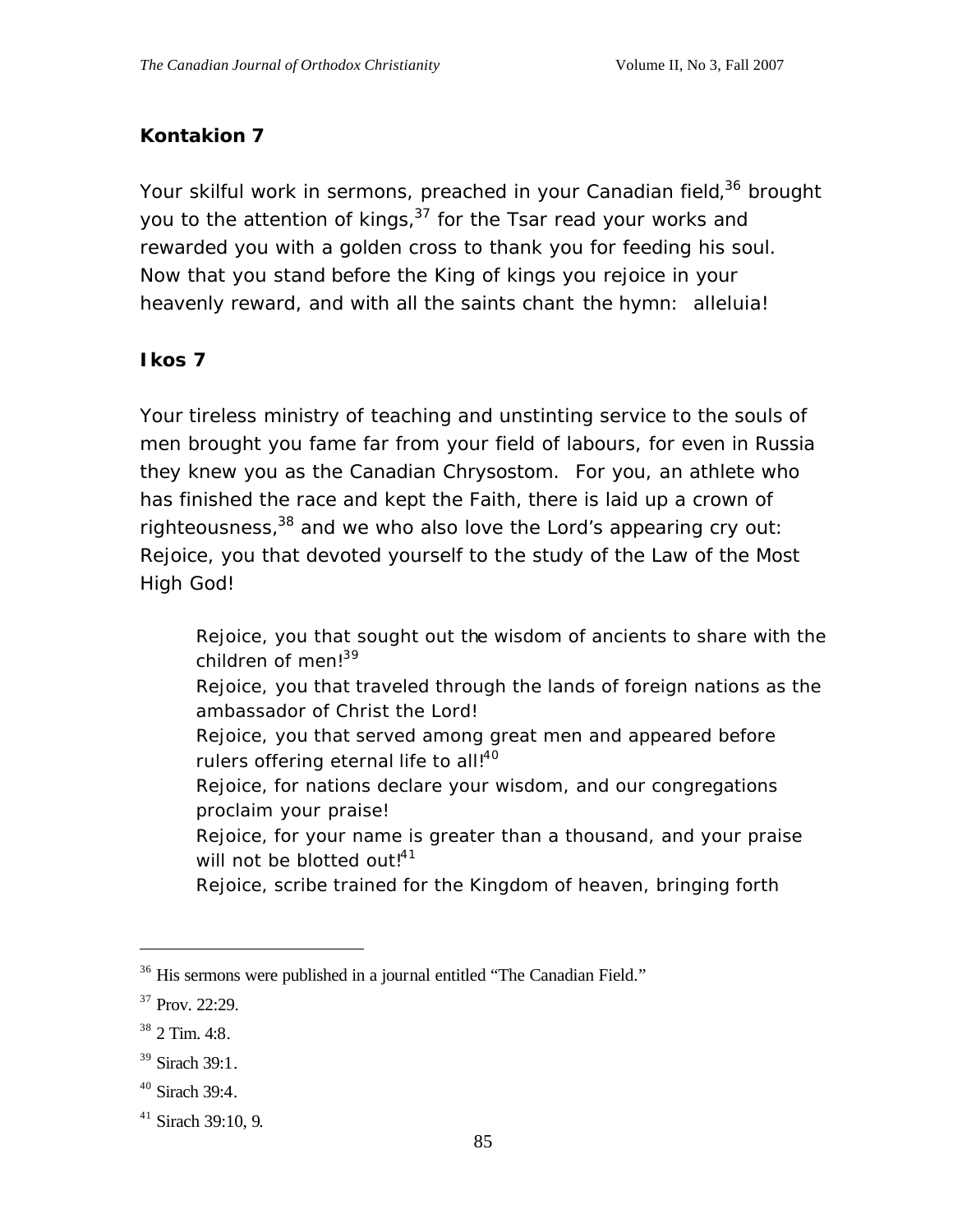abundantly from your treasures!<sup>42</sup> Rejoice, apostle and unashamed workman, rightly handling the Word of truth! $43$ Rejoice, holy Arseny, golden-tongued preacher of the grace of God!

# **Kontakion 8**

Your Canadian fame caused you to be recalled to Russia to direct a school for missionary priests, and you worked faithfully, multiplying the talent given you as a good and faithful servant. Now that you have entered into the joy of your Lord,<sup>44</sup> you extol the Giver of heavenly rewards, saying: alleluia!

#### **Ikos 8**

When war broke out in Russia and brought your home-land into the fire of testing, you served as a good shepherd to your fellow countrymen, serving in the trenches amid danger and death, under the whistling of bombs and explosion of shrapnel.<sup>45</sup> When you were captured by the enemy and were about to be shot the next day, God's providence rescued you, allowing you to flee to a monastery in Serbia. Seeing how you comforted your comrades and were willing to give your life for your brothers,<sup>46</sup> we offer up these songs of love:

Rejoice, soldier of Christ, fighting the good fight of faith! Rejoice, good shepherd, willing to lay down your life for your brethren! Rejoice, you that give new heart to the despairing through your comforting words!

 $42$  Mt. 13:52.

 $43$  2 Tim. 2:15.

<sup>44</sup> Mt. 25:20-21.

<sup>&</sup>lt;sup>45</sup> St. Arseny's own description of his war experiences.

<sup>&</sup>lt;sup>46</sup> Again from St. Arseny's own words.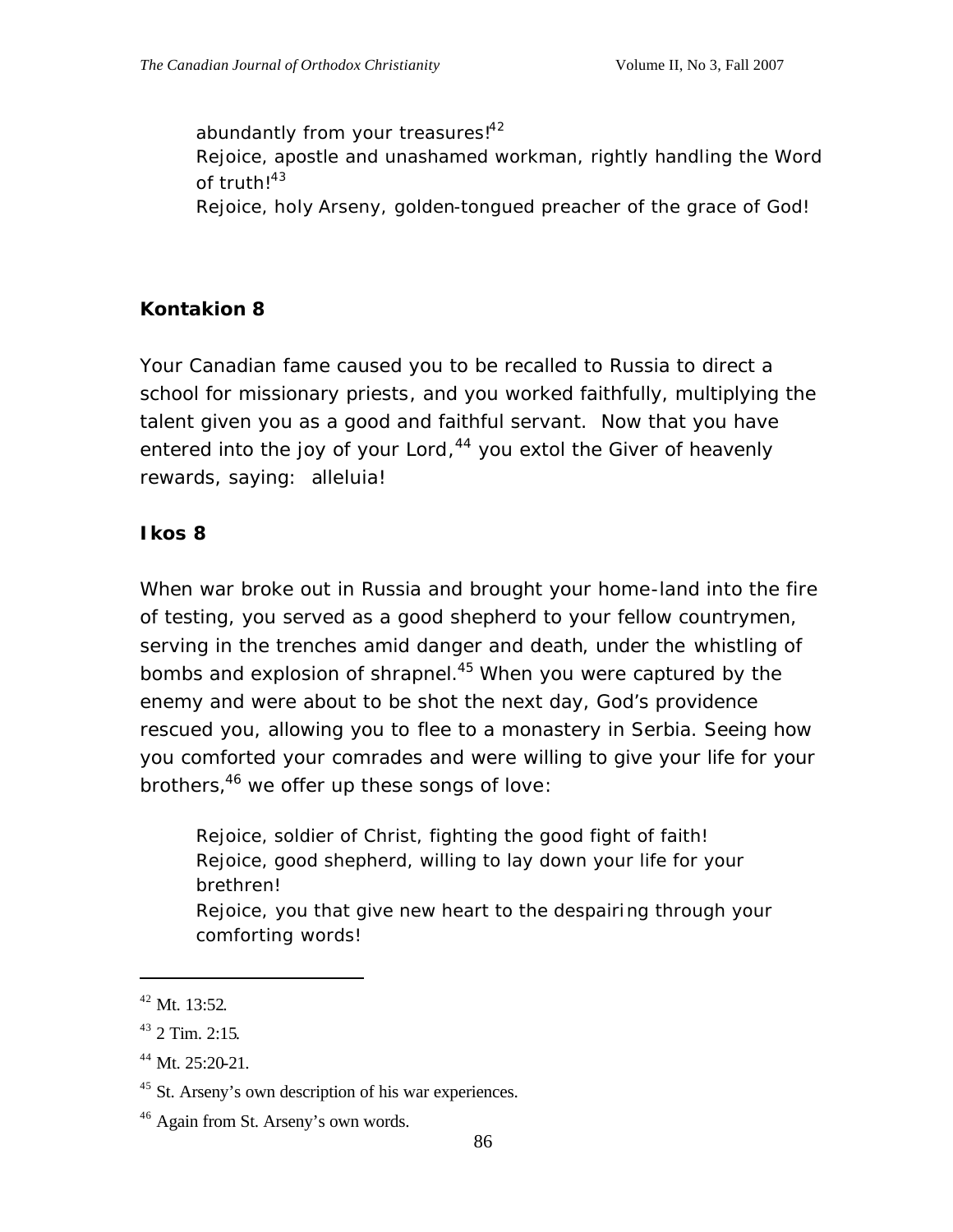Rejoice, you that strengthen the fainting souls by your fervent prayer! Rejoice, haven of safety in times of storm and disaster! Rejoice, sanctuary of peace when chaos and evil overwhelm! Rejoice, for when the earth was moved in times of war, God was your refuge and strength! Rejoice, for the Lord was your ever-present help when the mountains slipped into the heart of the sea! $147$ Rejoice, holy Arseny, golden-tongued preacher of the grace of God!

# **Kontakion 9**

When your orphaned Canadian flock learned that God had spared you, they insisted that their Metropolitan send you back to them as their bishop. Though you thought to remain in the peace of retirement, when you learned of God's will, you declared your heart to be ready<sup>48</sup> and immediately answered His call. Thus you were consecrated a bishop in Belgrade and returned to your flock as the Bishop of Winnipeg, so that your people cried out to God with joy, saying: alleluia!

#### **Ikos 9**

During your absence, many tares had grown up in the Lord's field, and you diligently laboured to preserve the Lord's planting. You waged war against our spiritual enemy, traversing the vast country to the furthest west and calling all to unity and peace. $49$  When the enemy came in like a flood, you lifted up the standard of Christ's truth against him,<sup>50</sup> and we who have rallied to that standard sing aloud:

Rejoice, fearless proclamation of truth in the midst of a crooked generation!

 $47$  Ps. 46:1-2.

<sup>&</sup>lt;sup>48</sup> St. Arseny answered the call by saying, "I am coming! My heart is ready! O my God! Ready!"

 $49$  St. Arseny convoked many clergy assemblies throughout the country, even traveling to Vancouver to consecrate a church with Metropolitan Platon.

 $50$  Is. 59:19 (KJV).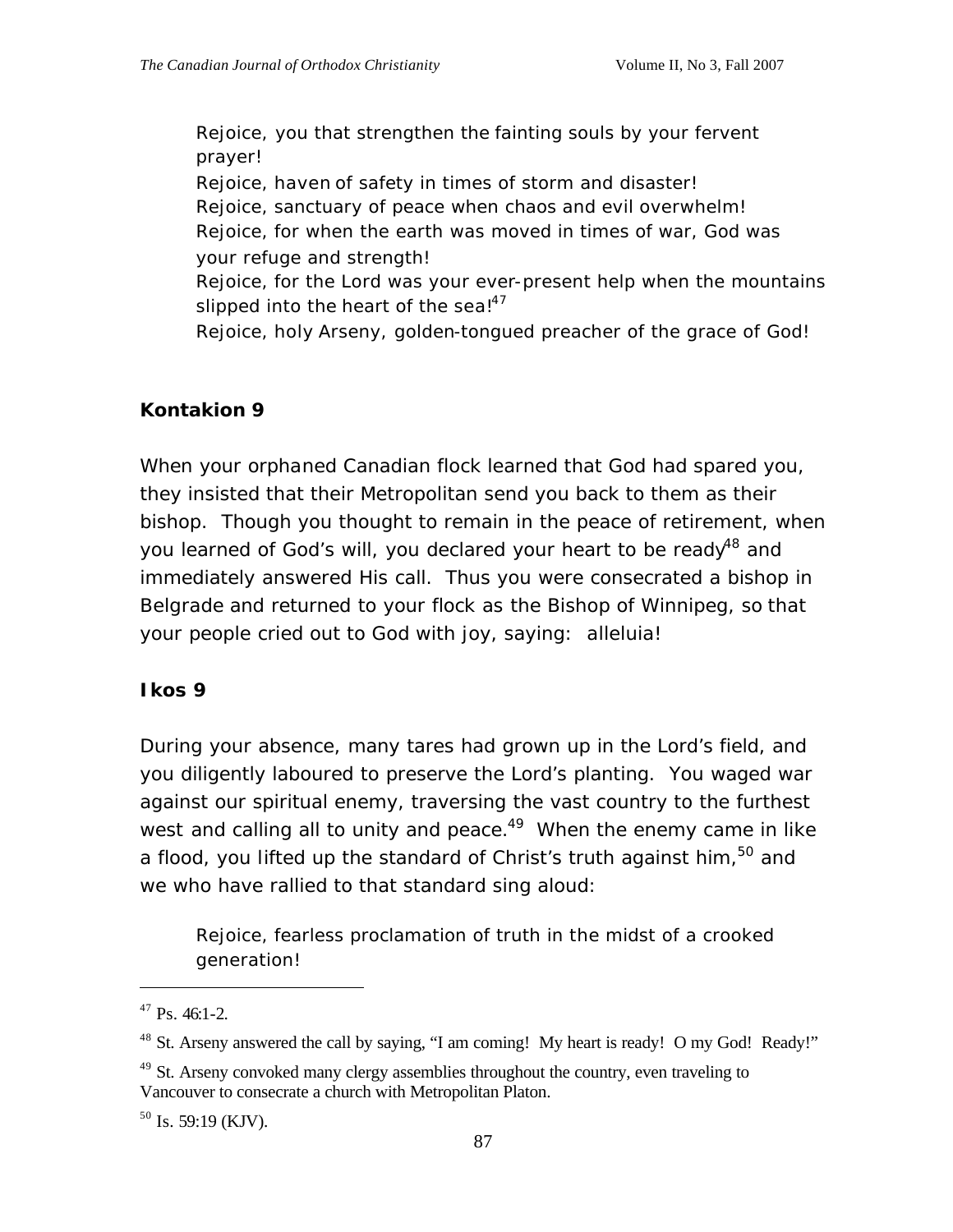Rejoice, unfading light shining in the darkness of this world! Rejoice, vigilant shepherd, terrible to the wolves who menace Christ's flock! Rejoice, consolation of heart for those who love the light! Rejoice, for you set your face as hard as flint against those who rebelled against God!<sup>51</sup> Rejoice, for you melted the hearts of those who sought the truth of the Lord! Rejoice, you that ceaselessly strove to protect your little flock! Rejoice, you that guarded them by your preaching and your constant prayer! Rejoice, holy Arseny, golden-tongued preacher of the grace of God!

#### **Kontakion 10**

Looking to the future and knowing that the Church is not of this world, you founded monasteries in Sifton, Bluffton and throughout Alberta, that their watchmen might stand on the walls and call the Church to its true and heavenly homeland. These angels in the flesh learned from you how to unite their praises with the angels in heaven, and together they cry to God: alleluia!

#### **Ikos 10**

While holding fast to the fullness of the Church's Faith, you reached out in love to those beyond her walls, nurturing fraternal ties with other Christian confessions and with those separated by schism.<sup>52</sup> Grateful to God for your open and heart and steadfast spirit, we sing to you:

Rejoice, you that faithfully sang the Lord's song in a foreign land! $53$ Rejoice, you that shine the Lord's light in the darkness of this age!

 $51$  Ezek. 3:8-9.

 $52$  St. Arseny was known to be unusually ecumenical both in his relationship with non-canonical Orthodox churches and also with other Christian confessions.

 $53$  Ps. 137:4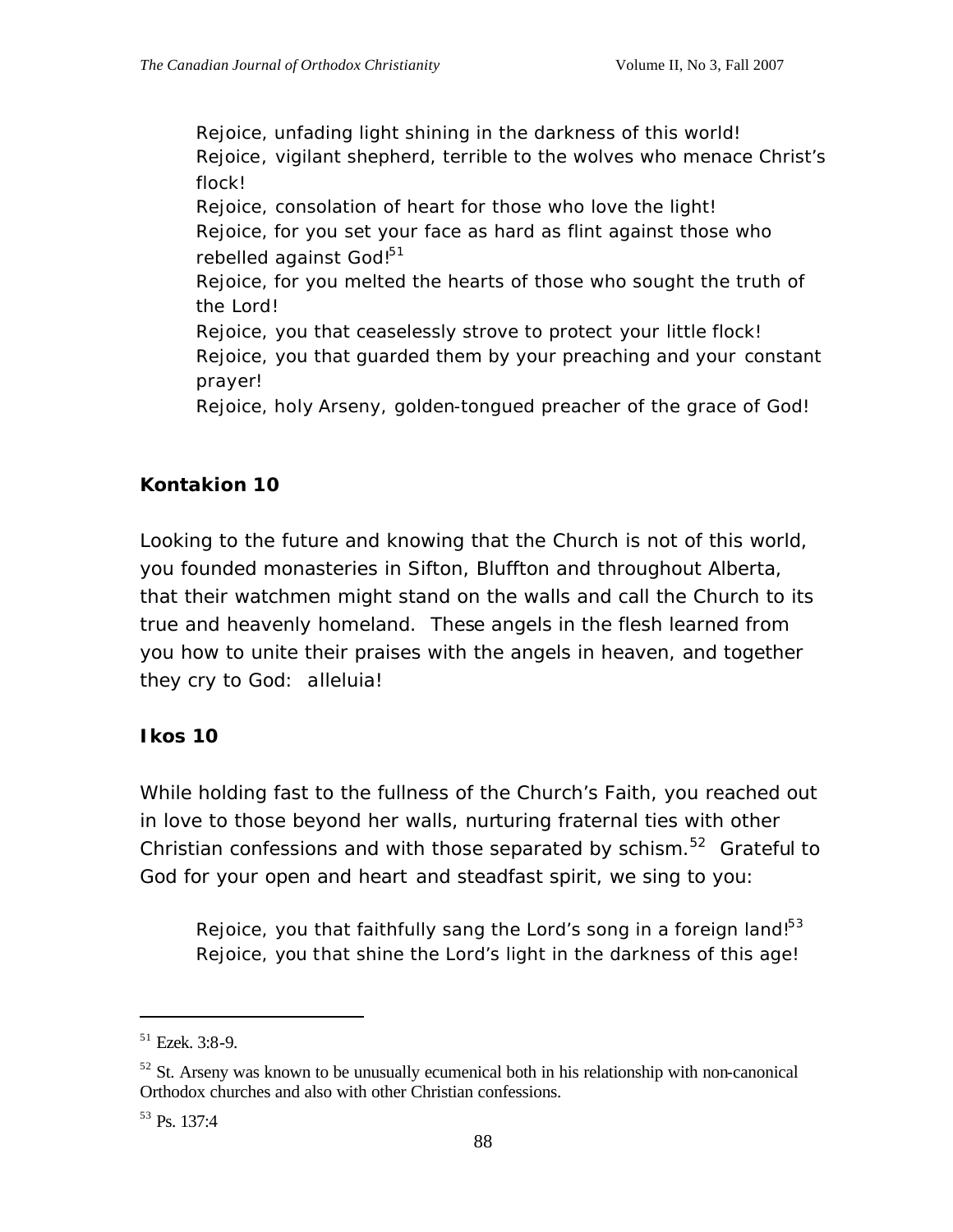Rejoice, you that embraced as brothers all that confessed the saving Name Christ!

Rejoice, you that offered to all men the fullness of the Orthodox Faith!

Rejoice, for you clung to the teaching of the Fathers, preserving it undefiled for all generations!

Rejoice, for you imitated the zeal of the apostles, heralding the eternal Gospel in all the world!

Rejoice, gentle heart, who strove to bring all to unity in Christ! Rejoice, firm foundation of faith, who confirmed the Orthodox in the Church's truth!

Rejoice, holy Arseny, golden-tongued preacher of the grace of God!

# **Kontakion 11**

Furious at the mighty works you accomplished for God's Kingdom, the enemy of our souls stirred up a band of evildoers to attack you when you gathered with your clergy, and you were shot in the leg. Poison from this wound forced you to retire from your missionary journeys, yet even then you did not cease from your evangelical labours, but founded a Pastoral School to train up priests to work in the Lord's vineyard. Marveling at your unquenchable zeal, we cry out: alleluia!

# **Ikos 11**

As an Archbishop residing at the Pastoral School you founded in Pennsylvania, you were loved by all, both by the students in the school and by the faithful in the surrounding parishes, for you poured yourself out in service to them, sharing not only the Gospel but also your own soul.<sup>54</sup> The students there brought you bouquets of flowers on your name's day and on your birthday,  $55$  and now that you reside in the courts of the heavenly King, we your children bring you as fragrant garlands these praises:

 $54$  1 Thess. 2:7-8.

<sup>&</sup>lt;sup>55</sup> According to the Tikhonaire, the yearbook of St. Tikhon's School.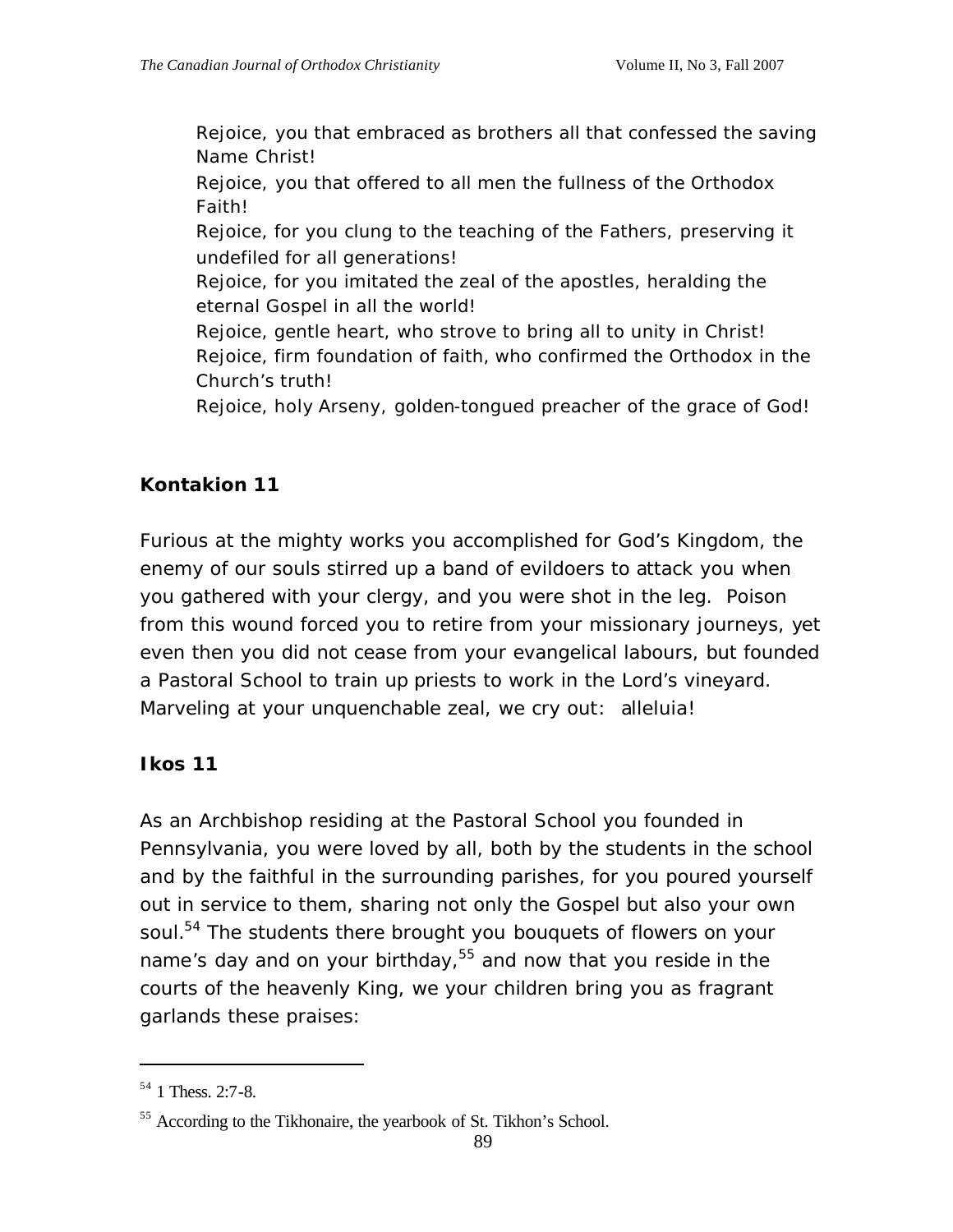Rejoice, beloved teacher, whose students drink in your words and find the quiet waters of life!

Rejoice, gentle shepherd, whose sheep follow you in love and are guided into the paths of righteousness!<sup>56</sup>

Rejoice, for your love encouraged the parishes to be steadfast and to abound in the work of the Lord!

Rejoice, for your prayers give them victory through Jesus Christ, and your toil in Him was not in vain!<sup>57</sup>

Rejoice, you that blessed the church altars as a hierarch in Pennsylvania!

Rejoice, you that bless us now from the altar of the Lord Christ in heaven!

Rejoice, for God taught you from your youth and you continued to declare His wondrous deeds!

Rejoice, for God did not forsake you even in your old age, but you declared His power to all who were to come after!<sup>58</sup>

Rejoice, holy Arseny, golden-tongued preacher of the grace of God!

# **Kontakion 12**

Weakened by the wound you sustained, you died and were buried with reverence in the monastery you founded. Throughout your entire life of preaching, you taught the faithful to give glory to God for all things,<sup>59</sup> and now that you stand in triumph before the Lord whom you proclaimed, with preachers and saints throughout all the ages, you lift up the final hymn of victory: alleluia!

# **Ikos 12**

At your burial, all those whose lives you touched with your holy love came in sorrow to bid you farewell and commend your soul to the Lord. Archbishops, bishops, and more than fifty clergy gathered with the

 $56$  Ps. 23:2-3.

 $57$  1 Cor. 15:58, 57.

 $58$  Ps. 71:17-18.

<sup>59</sup> The final words of St. John Chysostom.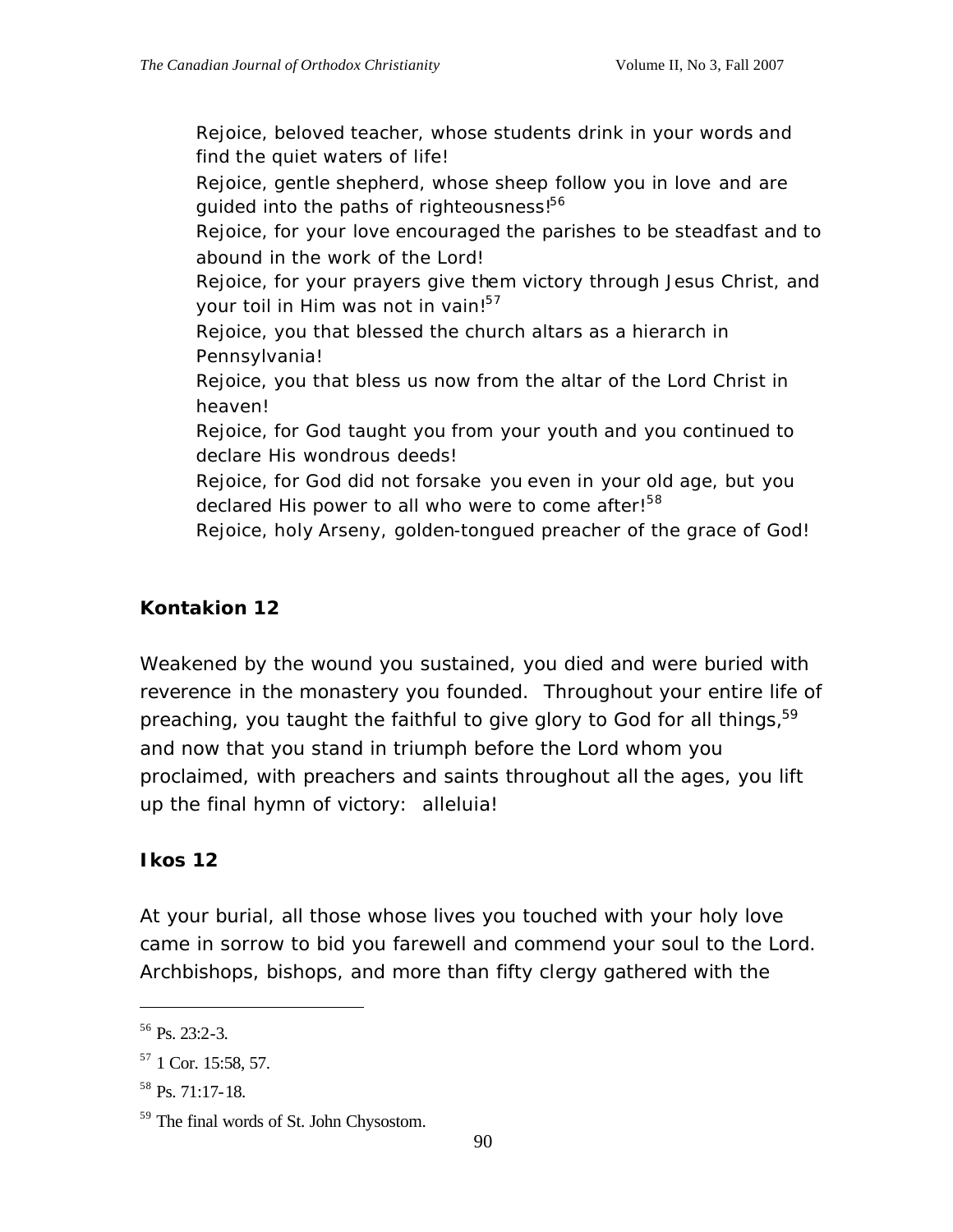faithful around your sacred relics to sing as your funeral dirge the triumphant alleluia song,<sup>60</sup> and we who honour your memory gather to offer these exultant songs:

Rejoice, you that were strengthened by the Lord and fully heralded the Gospel that all peoples might hear! Rejoice, you that the Lord delivered from every evil deed and brought safely to His heavenly Kingdom!<sup>61</sup> Rejoice, light kindled by Christ in Russia, burning brightly in North America! Rejoice, warmth of the faithful throughout the earth, preserving us by your prayers in heaven! Rejoice, you whose words of fire taught our hearts to love the living Word! Rejoice, you whose life of love called us to serve the Life of all! Rejoice, for your heart was always ready to go where your Lord would send you!<sup>62</sup> Rejoice, for even now your heart is always ready to hear the prayers of His people! Rejoice, holy Arseny, golden-tongued preacher of the grace of God!

# **Kontakion 13**

O holy Arseny, untiring preacher of the eternal Word and steadfast bishop of His apostolic Church, receive these songs from your servants who offer them with hearts grateful for all the wonders God has worked through you. Grant that through your intercession we may join you before His throne and with you sing forever the eternal hymn: alleluia! (*This kontakion is read thrice*)

*And again Ikos 1 and Kontakion 1:*

<sup>&</sup>lt;sup>60</sup> From the Ikos hymn of the Funeral Service.

 $61$  2 Tim. 4:17-18.

 $62$  From St. Arseny's writings regarding the call for him to return to North America: "I am coming! My heart is ready. O my God! Ready!"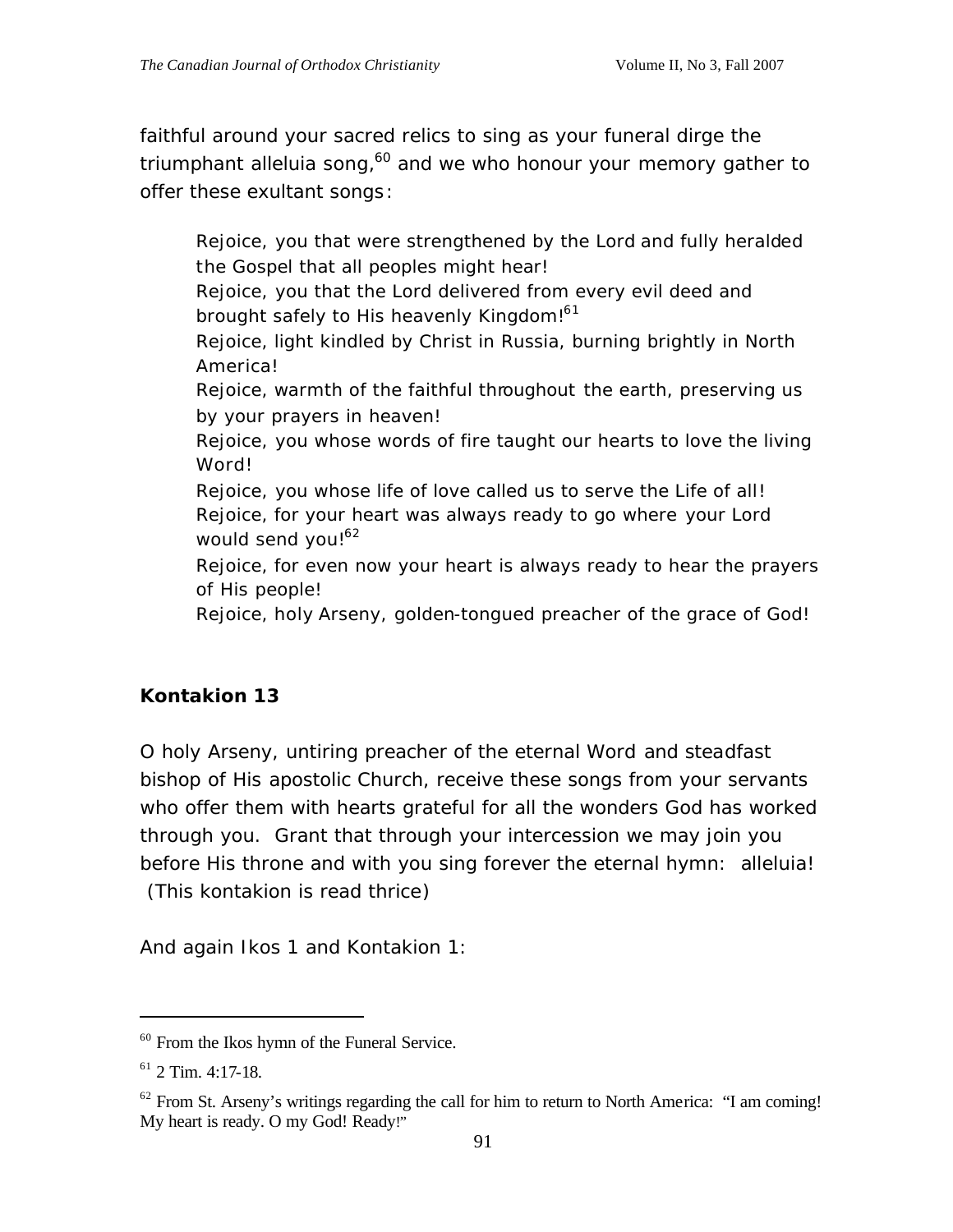#### **Ikos 1**

O holy Arseny, by your life among us God shows that He never abandons His Church, but comforts us as a father comforts his children. Through your preaching, the power of God for salvation is revealed to everyone who believes, and through your prayers we are made strong. Marveling at the wonders God has worked through you, we believers lift up this song:

Rejoice, herald of God's love, illumining the world! Rejoice, light of Christ's truth, scattering the darkness of error! Rejoice, for the anointing of Christ is upon you! Rejoice, for the Lord sent you to preach His Gospel to the poor! Rejoice, you whose words set free the oppressed! Rejoice, you whose prayers give release to the captives! Rejoice, holy hierarch of the Church and strong bulwark for our souls! Rejoice, gentle shepherd, feeding the young lambs of the Lord! Rejoice, holy Arseny, golden-tongued preacher of the grace of God!

#### **Kontakion 1**

O holy Father Arseny, beacon of light in America and Canada! Like Chrysostom of old you endured the slanders of men and suffered for the truth! Through your unquenchable zeal you nourished your flock and restored many to the Orthodox Faith! Praising God who is wondrous in His saints, we cry aloud: Rejoice, holy Arseny, golden-tongued preacher of the grace of God!